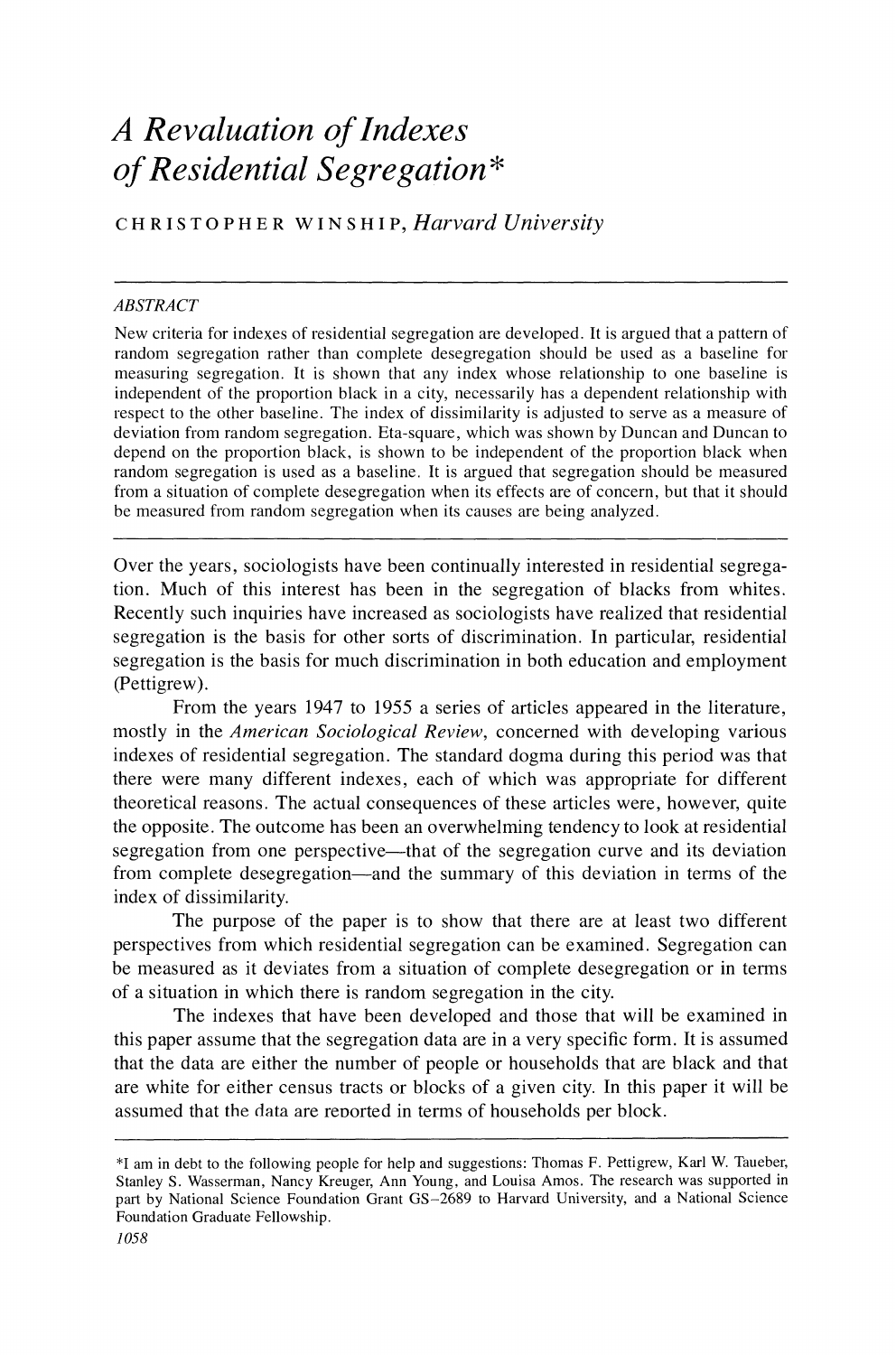# **INDEXES OF SEGREGATION**

#### **CRITERIA**

**From 1947 to 1955 a number of criteria were advanced for indexes of ecological segregation. Those suggested by Jahn et al. represent the criteria considered during that period. They are as follows:** 

**In addition to these two basic stipulations (i.e., of a maximum and minimum value), a satisfactory measure of ecological segregation should be (1) expressed as a single quantitative value so as to facilitate such statistical procedures as comparison, classification, and correlation; (2) be relatively easy to compute; (3) not be distorted by the size of the total population, the proportion Negroes, or the area of the city; (4) be generally applicable to all cities; and (5) differentiate degrees of segregation in such a way that the distribution of intermediate scores covers most of the range between the extremes of 0 and 100.** 

When the value of an index is "0," this represents the case where there is complete **desegregation, i.e., each block has the same proportion black as the total population of the city. "100" or at times "1" represents the case where there is complete segregation, i.e., each block is either all black or all white.** 

**There are two points made above that are important here. First is the position that segregation should be measured as a deviation from a situation in which there is complete desegregation. Second, there is the position that an index of segregation should not be biased by the proportion black in a city. Much of the debate during these years has been over the question whether a certain index was distorted by the proportion black; the essential problem was what was meant by the term "distortion." A solution to this problem was provided by Otis and Beverly Duncan in their article: "A Methodological Analysis of Segregation Indexes."** 

#### **SEGREGATION CURVE**

**In their paper, Duncan and Duncan examined segregation indexes in terms of what they call a segregation curve. The segregation curve is constructed as follows: (1) the blocks are ordered in terms of the proportion black within each; (2) the percentage of the city's black population and white population within each block is computed; (3) the percentages are then cumulated starting with the block that has**  the greatest percentage black;  $(4)$  the cumulated percentages for blacks  $(X)$  and **whites (Y) are then plotted to form the segregation curve. Table 1 and Figure 1 are a set of hypothetical data and their segregation curve. The diagonal in Figure 1 represents the situation in which there is complete desegregation. The X and Y lines represent the case of complete segregation.** 

**The significance of the Duncan and Duncan article is that they show that almost all the suggested indexes have a geometrical relationship to the segregation curve. What is important about this is that the geometrical relationship for some indexes is independent of the proportion black in the city, and for the others it is not. An index's geometrical relationship to the segregation curve provides a criterion for deciding whether it is biased by the proportion black in a city. The index of**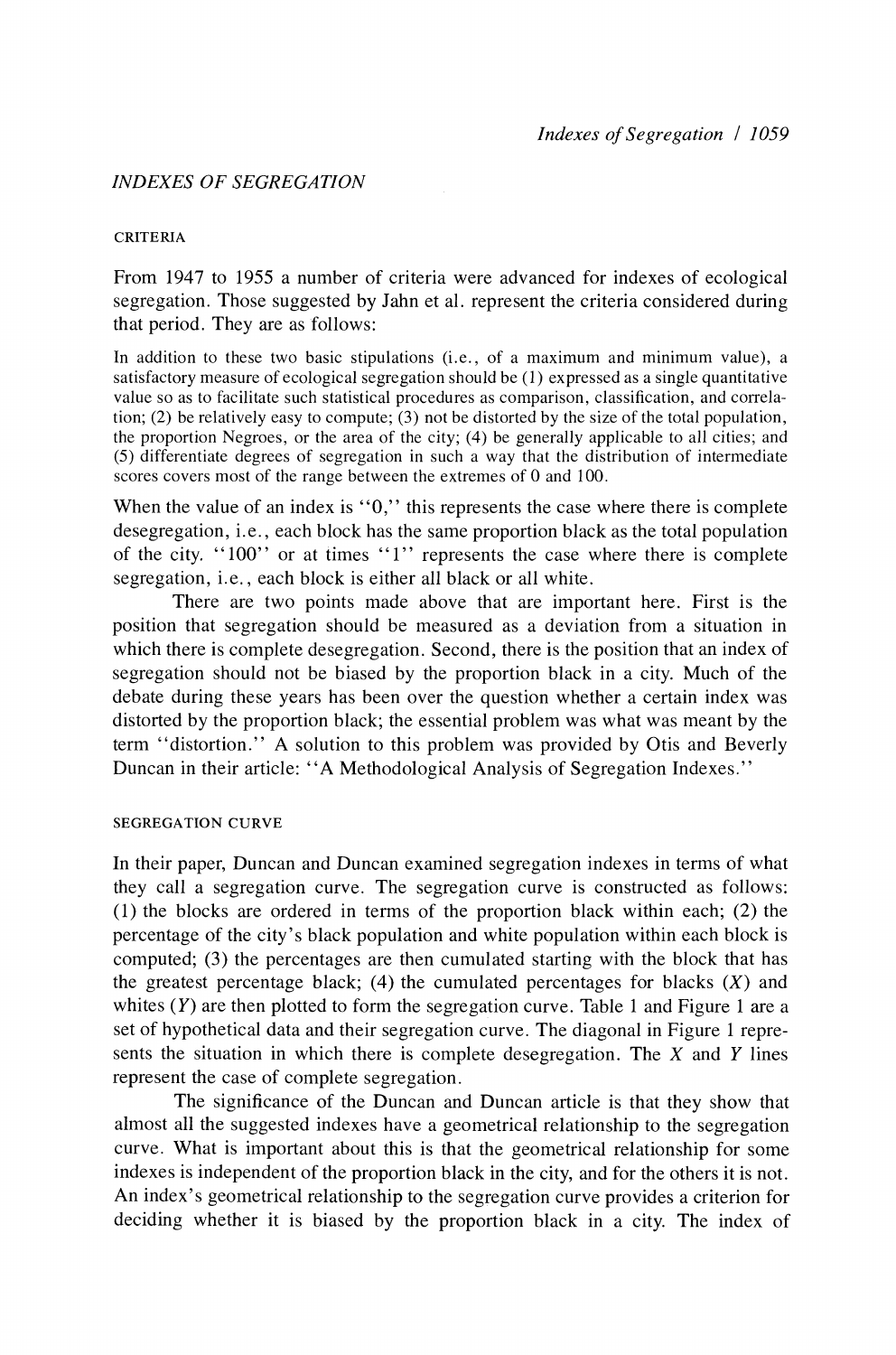## **1060 / Social Forces / vol. 55:4, june 1977**

| Block                            | Black<br>Households | White<br>Households | Percent<br>of Blacks | Percent<br>of Whites                     | Cumulative<br>Black | Cumulative<br>White |     |
|----------------------------------|---------------------|---------------------|----------------------|------------------------------------------|---------------------|---------------------|-----|
|                                  | 15                  | 10                  | 30                   | 5                                        | 30                  | 5                   |     |
| 2                                | 10                  | 15                  | 20                   | 7.5                                      | 50                  | 12.5                |     |
| 3                                | 10                  | 15                  | 20                   | 7.5                                      | 70                  | 20                  |     |
| 4                                | 5                   | 20                  | 10                   | 10                                       | 80                  | 30                  |     |
| 5                                | 5                   | 20                  | 10                   | 10                                       | 90                  | 40                  |     |
| 6                                | 5                   | 20                  | 10                   | 10                                       | 100                 | 50                  |     |
|                                  | 0                   | 25                  | 0                    | 12.5                                     | 100                 | 62.5                |     |
| 8                                | 0                   | 25                  | Ω                    | 12.5                                     | 100                 | 75                  |     |
| 9                                | O                   | 25                  | Ω                    | 12.5                                     | 100                 | 87.5                |     |
| 10                               | 0                   | 25                  | 0                    | 12.5                                     | 100                 | 100                 |     |
| Total number of households       |                     |                     | 250                  | Percent black in population              |                     |                     | 20  |
| Total number of black households |                     |                     | 50                   | Index of dissimilarity                   |                     |                     | .50 |
| Total number of white households |                     |                     | 200                  | Expected value of index of dissimilarity |                     |                     | .20 |
| Households per block             |                     |                     | 25                   | Adjusted index of dissimilarity          |                     |                     | .30 |
| Total number of blocks           |                     |                     | 10                   |                                          |                     |                     |     |

**Table 1. HYPOTHETICAL DATA FOR SEGREGATION CURVE** 





**dissimilarity (index no. 4 Jahn et al.), the Gini index (index no. 3 Jahn et al.), and the generalized Cowgills' index (see Duncan and Duncan) are geometrically independent of the proportion black, whereas the "Nonwhite Ghetto Index" (index no. 1 Jahn et al.), the "Reproducibility Index" (Jahn), and eta-square (Bell) are dependent on it. The reader may refer to Duncan and Duncan for a more detailed explanation of these indexes and their relationship to the segregation curve.**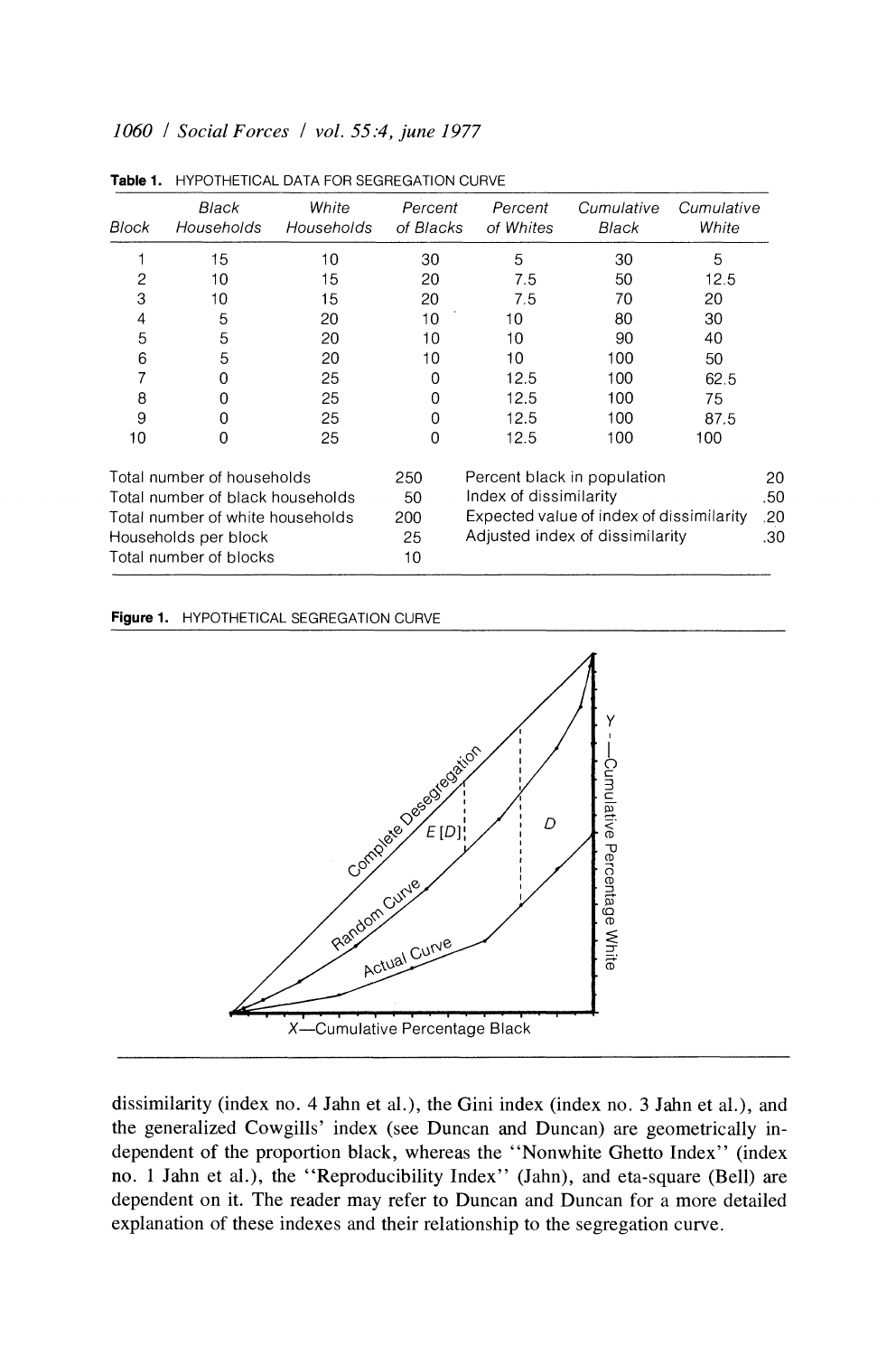## **INDEX OF DISSIMILARITY**

**Because of its relationship to the segregation curve and its interpretability, the index of dissimilarity has been very widely used. The index of dissimilarity is given by**  the formula  $D = \sum T_i |P_i - P| / 2TP(1 - P)$  where Pi is the proportion black in **block i, P is the proportion black in the city, Ti is the total number of households in**  block  $i$ , and  $T$  is the total number of households in the city.  $D$  is equal to the **maximum distance between the diagonal and the segregation curve (see Figure 1).** 

**The index of dissimilarity has been interpreted as the proportion of people who would have to move in order for the city to be completely desegregated. This is true only for a fairly peculiar interpretation of what we mean by moving. It is the proportion of black and/or white households that would have to move into the blocks that are disproportionately represented by the other group, assuming that no one in the other group moved out of these blocks. It seems a bit more reasonable to think about moving in terms of the total number of black and white households that would have to switch homes in order for a city to be completely desegregated. This number is given by**  $\sum T_i |Pi - P|$ . Unfortunately, however, the number of house**holds that have to move in a city is affected by the proportion black in the city. This can be seen by looking at the case of two completely segregated cities, one of which is 10 percent black and the other 50 percent black. In the first city no more than 20 percent of the households will have to move, whereas in the second city fully 50 percent of the households will have to move. The maximum number of households that would have to move for a city with a given proportion black is given by**   $2TP(1 - P)$ . The index of dissimilarity is equal to the ratio betwen the number of **households that actually have to move and the maximum number that would have to move for any distribution of housing. We have a new and more accurate interpretation of the index of dissimilarity. The index is equal to the proportion of households that still need to move in order to achieve complete desegregation.** 

## **RANDOM PATTERNS OF SEGREGATION**

**So far, segregation has been thought of as a deviation from complete desegregation. Alternatively we might look at desegregation as existing if the pattern of residential segregation is random. What do we mean by random? A residential housing pattern is random if households' choose their place of residence without regard to the racial composition of the neighborhood. In a city with a random housing pattern there may still be neighborhoods that are all black or all white. Only if people chose to live in neighborhoods that were completely desegregated, would we have a situation in which there was complete desegregation in the city as a whole. It should be noted, though, that even though blacks and whites may live in blocks that are totally segregated only by chance, this does not mean that this segregation will not have important effects on their lives.** 

**A natural model for random segregation is the binomial distribution. If we assume households independently and randomly choose a house to live in within the city, the number of blacks in a block will be binomial variable with**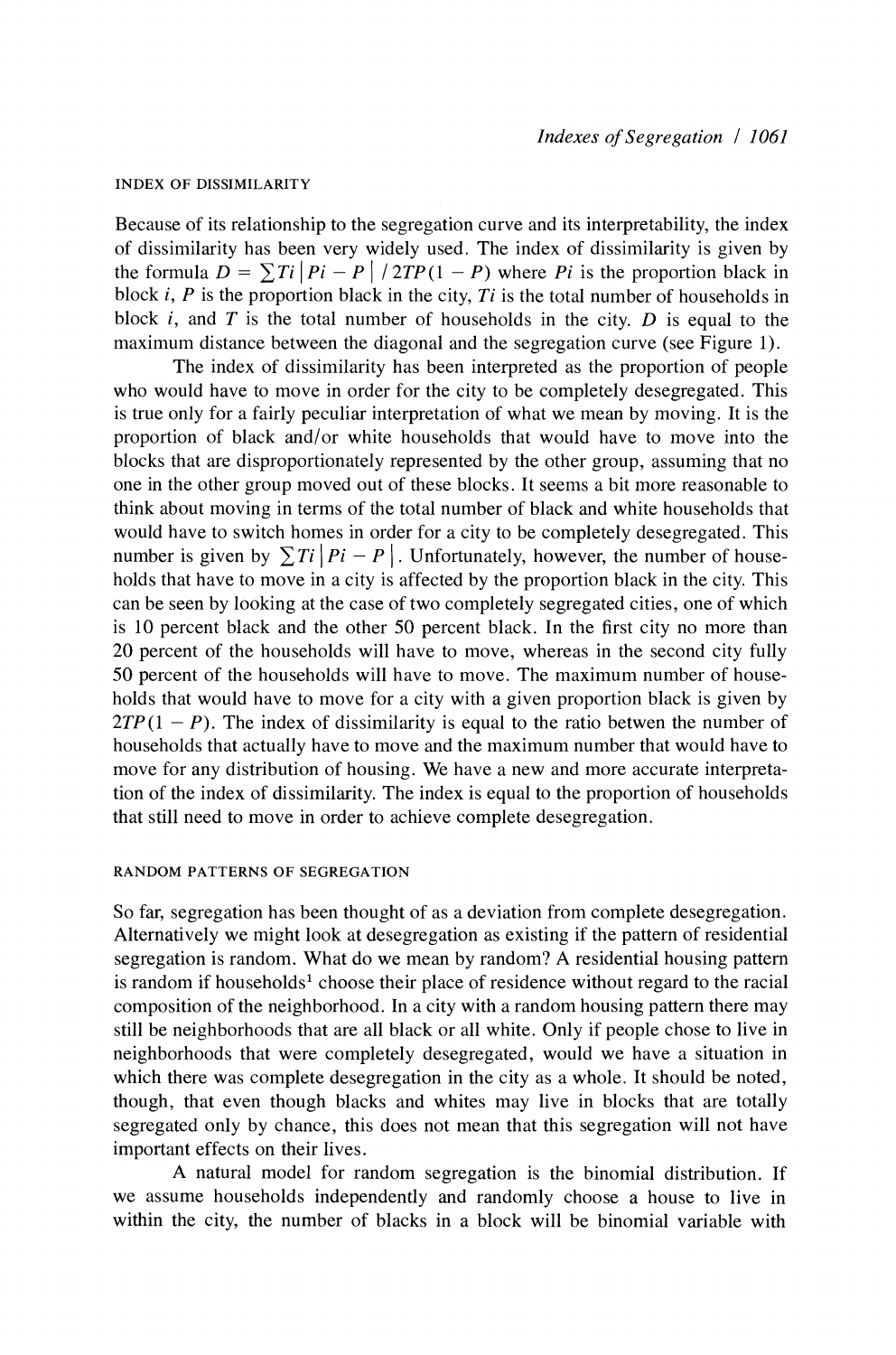# **1062 / Social Forces / vol. 55:4, june 1977**

**parameters Ti (the block size) and P (the proportion Negro in the city). If we assume constant block size then the curve representing random segregation can be parametrized in** N as follows:  $X = (1 / TiP) \sum_{W_i=0}^{N} (Ti - Wi) b (Ti, 1 - P)$  and  $Y = \left[1 / Ti(1 - P)\right] \sum_{W_i=0}^{N} Wi \, b(T_i, 1 - P)$ , where *N* ranges in integer values from 0 to *Ti*, and *Wi* is the number of white households in a block.  $b(T_i, 1 - P)$  is the **formula for the binomial distribution**  $\left(\begin{array}{c} Ti \\ Wi \end{array}\right) (1 - P)^{Wi} P i^{Ti-Wi}$ . Different values of **N give the inflexion points for the curve (see Figure 1). Inflexion points are connected by straight lines. A smooth curve can be gained by using the normal**  approximation to the binomial. The random curve for the case where  $Ti = 25$  and  $P = .2$  is shown in Figure 1.

**One might argue that using the curve of random segregation as a baseline for measuring the degree of desegregation in a city instead of the diagonal of complete desegregation only amounts to a shift in the scale. For instance, if the index of dissimilarity is used as a measure then using the random curve as the base would only reduce all values by say .2. An index that was .5 when the diagonal was used would be equal to .3 if the curve of random segregation were used.** 

**This is an important question. If true, it would mean that thinking about things in terms of random segregation instead of complete segregation only amounts to choosing a different zero point. We can answer this question by examining the expected value of D.** 

The expected value of D is  $\sum T_i E[|Pi - P|]/2TP(1 - P)$  where the ex**pected value of**  $|Pi - P|$  **is given by**  $\sum_{x=0}^{T_i} |(X/T_i) - P| |b(T_i, P)|$ **. For large** Ti ( $>$ 25) a normal approximation can be used. The expected value of  $|Pi - P|$  is approximated by  $2\sqrt{\{(Ti P(1-P)) | 2\pi\}}$ . Table 2 gives both the exact and ap**proximate values of D for different blocksizes and proportion black when blocksize is assumed constant.** 

**From Table 2 it is clear that the expected value of D varies by blocksize and the proportion black in a city. All indexes of segregation that have been suggested depend on block size. A city in which there is only one block is necessarily completely desegregated. A city which has only one person per block is necessarily completely segregated.** 

**The fact that the expected value of D depends on the proportion black in a city is important. If we have two cities, each of which has a random pattern of housing, but which are different proportions black, then they will have different indexes of dissimilarity. Table 2 suggests that these differences can be fairly large. For instance if both cities had 25 households per block and one city was 10 percent black and the other was 50 percent black, then D would equal .272 for the first and .161 for the second.** 

**Thinking about segregation in terms of random segregation is not just a matter of shifting the zero point. The expected value of D is equal to the maximum distance between the diagonal and the curve of random segregation. From Table 2 we know that this depends on the proportion black in a city. Thus if we measure segregation in terms of its deviation from the curve of random segregation, instead of the diagonal, we will get results that are essentially different.**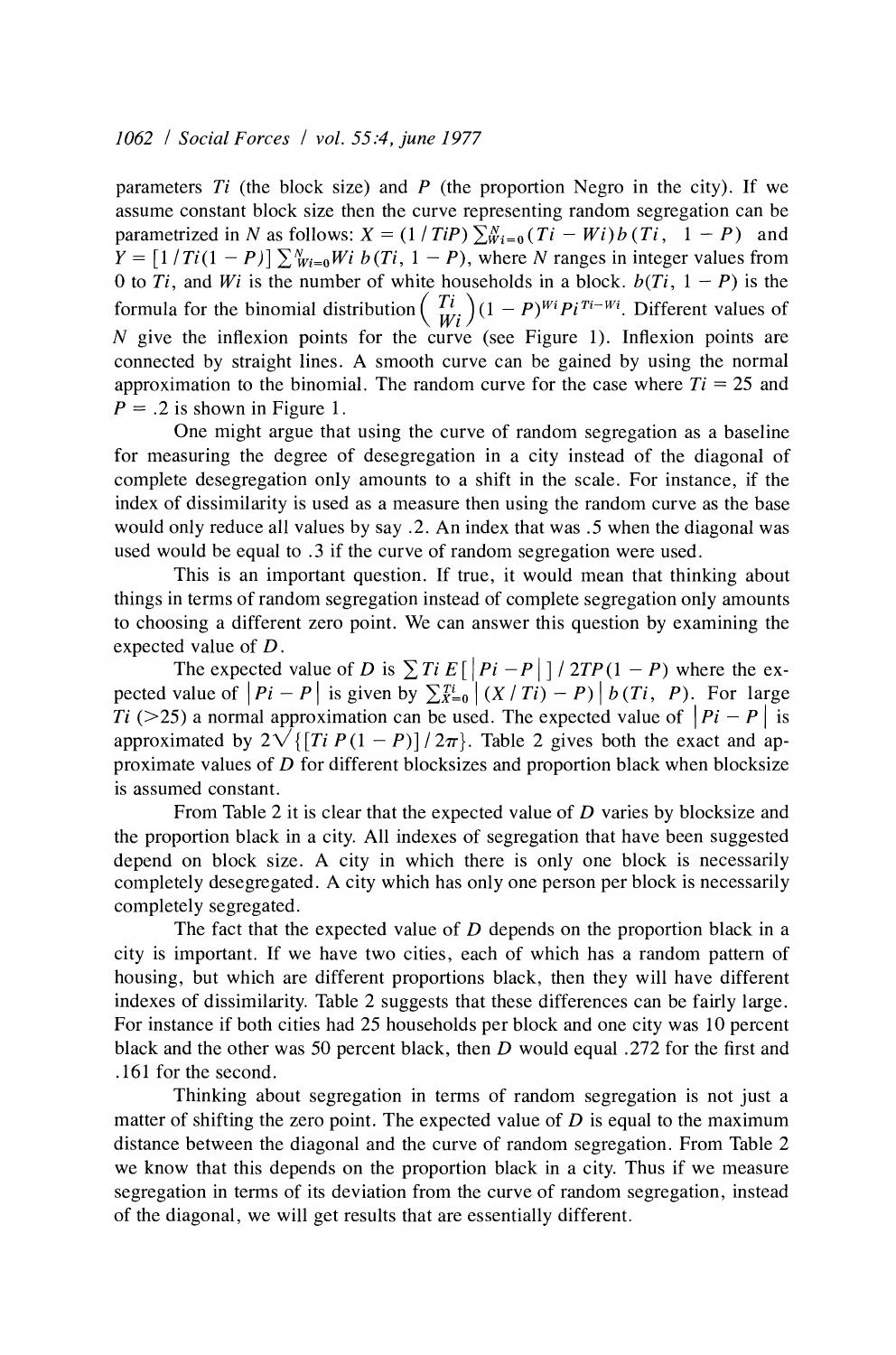| Households<br>per block |               | $.1 - .9$ | $-2 - 8$ | $.3 - .7$ | $.4 - .6$ | .5   |
|-------------------------|---------------|-----------|----------|-----------|-----------|------|
| 10                      | exact         | .387      | .302     | .267      | .251      | .246 |
|                         | approximation | .421      | .315     | .272      | .258      | .252 |
| 25                      | exact         | .272      | .196     | .176      | .161      | .161 |
|                         | approximation | .266      | .199     | .174      | .163      | .160 |
| 50                      | exact         | .185      | .140     | .122      | .115      | .112 |
|                         | approximation | .188      | .141     | .123      | .115      | .113 |
| 100                     | exact         | .131      | .099     | .087      | .081      | .080 |
|                         | approximation | .133      | .100     | .087      | .082      | .080 |

**Table 2. EXPECTED VALUES OF INDEX OF DISSIMILARITY WITH CONSTANT BLOCK SIZE Ti** 

**Exact = 1** / 2Ti  $P(1 - P)$   $\sum_{B=0}^{T_i} |B - Ti| P | (\frac{T_i}{B}) P^{B} (1 - P)^{T_i - B}$ 

Approximation =  $1 / \sqrt{2\pi T i P(1 - P)}$ 

**Another way to think about this is to recall the problem of whether an index is dependent on the proportion black in a city. Duncan and Duncan gave one answer to this problem which was discussed above. Our analysis above suggests another way to answer it. An index may be considered to be independent of the proportion black in a city if its relationship to the curve of random segregation is not dependent on the proportion black. A simpler criterion would be that its expected value not be dependent on the proportion black in a city.** 

**The analysis of the expected value of D has shown that the relationship between the diagonal and the random curve depends on the proportion black in a city. This means that our two criteria for lack of bias with respect to the proportion black in a city are incompatible. Any index that is not biased with respect to one criterion is necessarily biased with respect to the other. One way to think of this is that we have two separate dimensions for residential segregation. One dimension is measured by comparing a city to a situation of complete desegregation, the other by comparing a city to random segregation.** 

## **ADJUSTING D**

**In order to make a comparison between a curve representing random segregation and a curve representing the actual segregation in a city, indexes need to be developed. The simplest suggestion is to adjust the index of dissimilarity by**  subtracting its expected value from it. This index will have a minimum of  $-E[D]$ and a maximum of  $1 - E[D]$ . It will equal zero when the number of households **that still need to be moved to accomplish complete desegregation is equal to the number of households that would need to be moved when there is random segregation. The index will be negative when the number of households that need to be**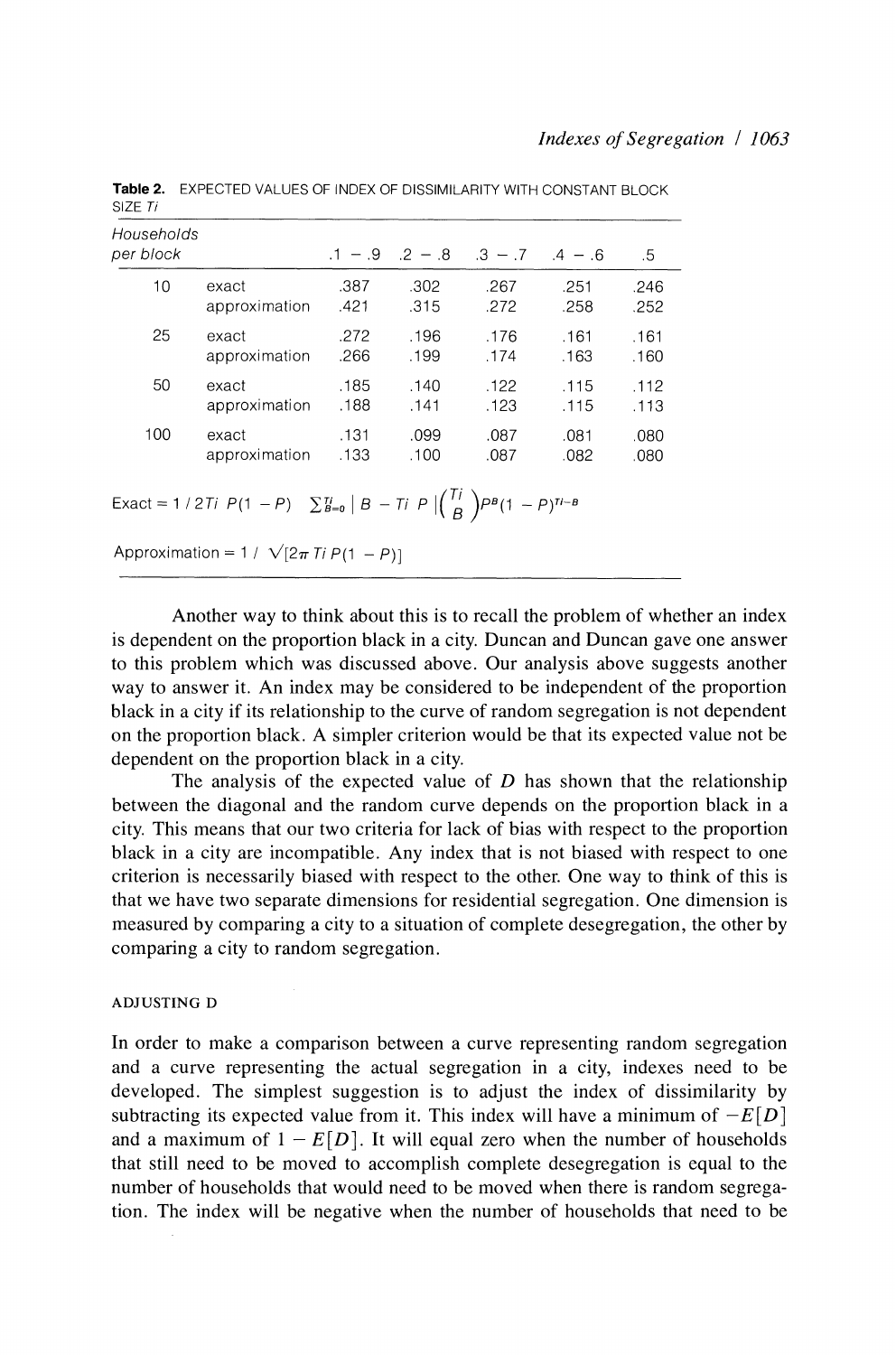**moved is less than would be expected if segregation were random and will be positive when the number is greater. The index can be standardized to have a**  maximum of 1 by dividing by  $1 - E[D]$ . The formula for the case with constant **blocksize is** 

$$
D - E[D]/1 - E[D] = \frac{\{[\sum Ti \mid Pi - P \mid /2T \ P(1 - P)] - 1 / \sqrt{2\pi Ti \ P(1 - P)}\}}{[1 - 1 / \sqrt{2\pi Ti \ P(1 - P)}]}.
$$

**Geometrically the index is just the difference between the maximum distance from the actual curve to the diagonal and the maximum distance from the random curve to the diagonal divided by one minus the maximum distance from the random curve to the diagonal.** 

## **OTHER INDEXES**

**Earlier we gave a list of indexes that were biased by the Duncan and Duncan criteria. Are these indexes also biased with respect to the random curve? One index will be examined here, eta-square.** 

**Eta-square is the square of the correlation ratio of color on block and is identical with the square of the mean square contingency coefficient phi. By definition it is the variance between block proportions divided by the total variance**  of the population: Eta<sup>2</sup> =  $\sum T i(1 - Pi)^2 / TP(1 - P)^2 - (1 - P) / P$ . It yields a **value of 1 for complete segregation and a value of 0 for complete desegregation. Since eta-square is non-linear it has no simple geometrical relationship with the random curve. We can however evaluate its expected value. Its expected value is 1 /Ti where Ti is the mean block size for the city. Eta-square's expected value does not depend on the proportion black. We may think of eta-square as being an index measuring the departure of a city from a pattern of random segregation except that it has a zero when there is complete desegregation and a value of 1 / Ti when there is random segregation. If desired, eta-square can be adjusted in the same way that the index of dissimilarity was.** 

**In his article "A Probability Model for the Measurement of Ecological Segregation," Bell shows that eta-square is just a standardized probability:**   $eta^2 = (H - 1 + P)/P$ . H represents the probability that the next person from his **block that a random black will meet is another black. In a weak sense, H characterizes the nature of the minority group's encounters.** 

# **IMPLICATIONS**

**We have argued that there are two dimensions underlying residential segregation. In reality how different are these two dimensions and how are we to use them? The adjusted index of dissimilarity has not been calculated for any data. The index of dissimilarity and eta-square have been calculated on the same data. Taueber and**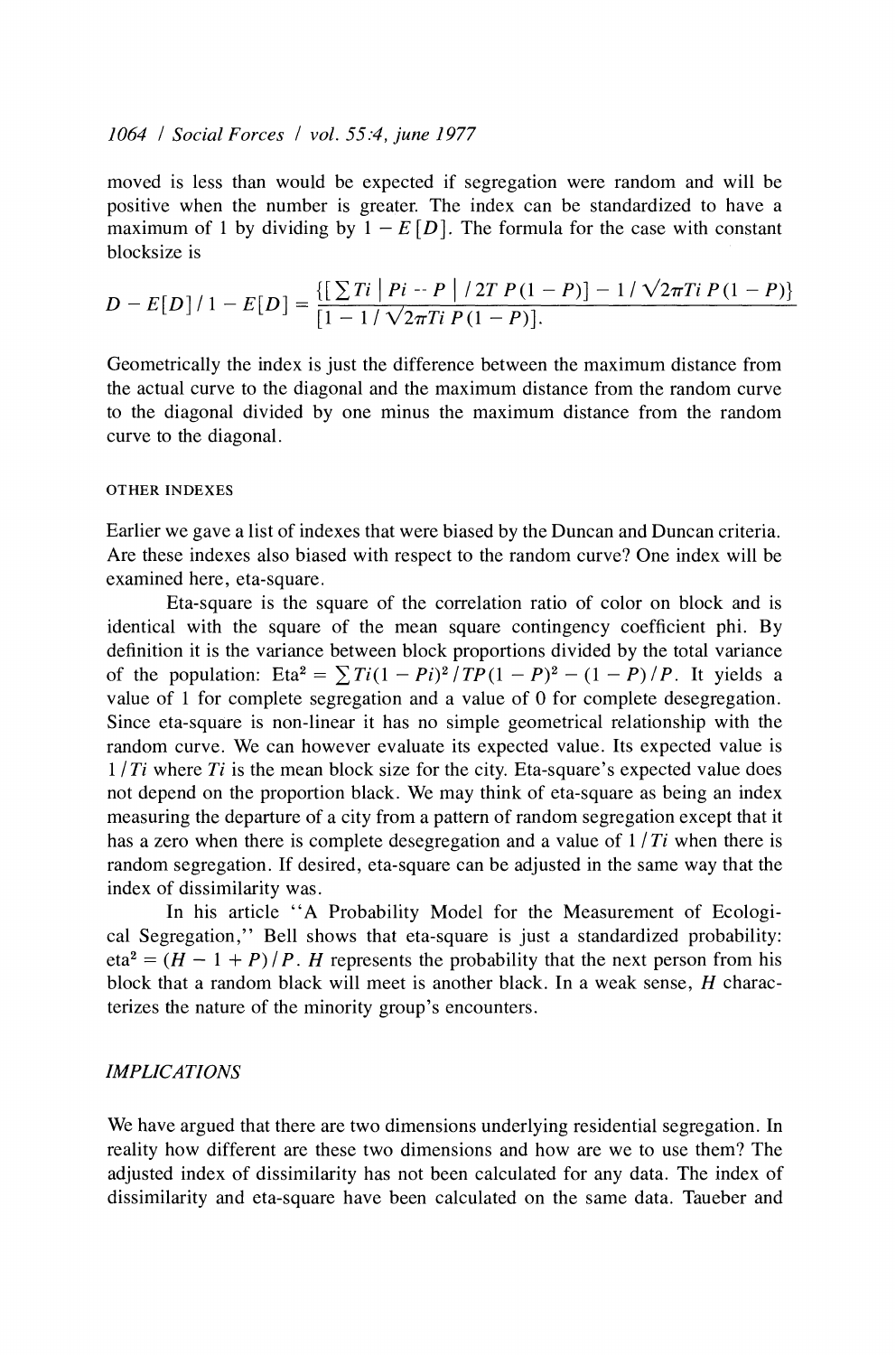**Taueber report a correlation of .19 between the two indexes. Zoloth reports correlations of .87 and -.24. Choice of index does make a substantial difference in analyzing data.** 

**We now have two different ways of measuring segregation, but how are we to use them? Adopting an unqualified position, it is appropriate to measure residential segregation as a deviation from complete desegregation if we are concerned with the effects of segregation. Alternatively it is appropriate to measure segregation as a deviation from random segregation if we are concerned with the causes of segregation.** 

**If we are interested in the effects of residential segregation then it makes little difference whether segregation is random or nonrandom. Residential segregation may affect blacks in terms of the availability of jobs and schooling. What is important is the degree of their isolation and not the mechanisms underlying it. In this case the index of dissimilarity is an appropriate measure.** 

**If we are interested in the causes of segregation then it is appropriate to use a random model as a baseline. Residential segregation may be determined by the reluctance of whites to live with blacks, discriminating real estate brokers and /or inequalities in income. If the effects of these variables are to be determined, then it is necessary to know how much segregation there would be if people chose where they wanted to live randomly. In this case the adjusted index of dissimilarity would be the appropriate measure.** 

**In terms of policy both views are important. In designing policy it is important to gauge residential segregation in terms of its effects. In making comparisons between cities in which various programs have been implemented, we will want to know what effect this has had on blacks. At the same time, in implementing policies, especially those aimed at preventing whites from being discriminating in their choices, it is important to use a random model as a baseline. In any policy program it is important to know how much segregation there would be if households were not discriminating. From a policy point of view both the cause and effect side of residential segregation need to be examined.** 

# **CONCLUSIONS**

Two different ways of measuring segregation have been examined—as a devia**tion from complete desegregation and as a deviation from random segregation. It was shown that these two viewpoints imply two different and contradictory ways of deciding whether an index of segregation is biased by the proportion black. If an index is not biased with respect to one baseline then it must be biased with respect to the other. It was then argued that segregation should be measured from the diagonal of complete desegregation if we are interested in the effects of segregation and from the random curve if we are interested in causes. In the former case the index of dissimilarity is an appropriate measure and in the latter, the adjusted index of dissimilarity.**